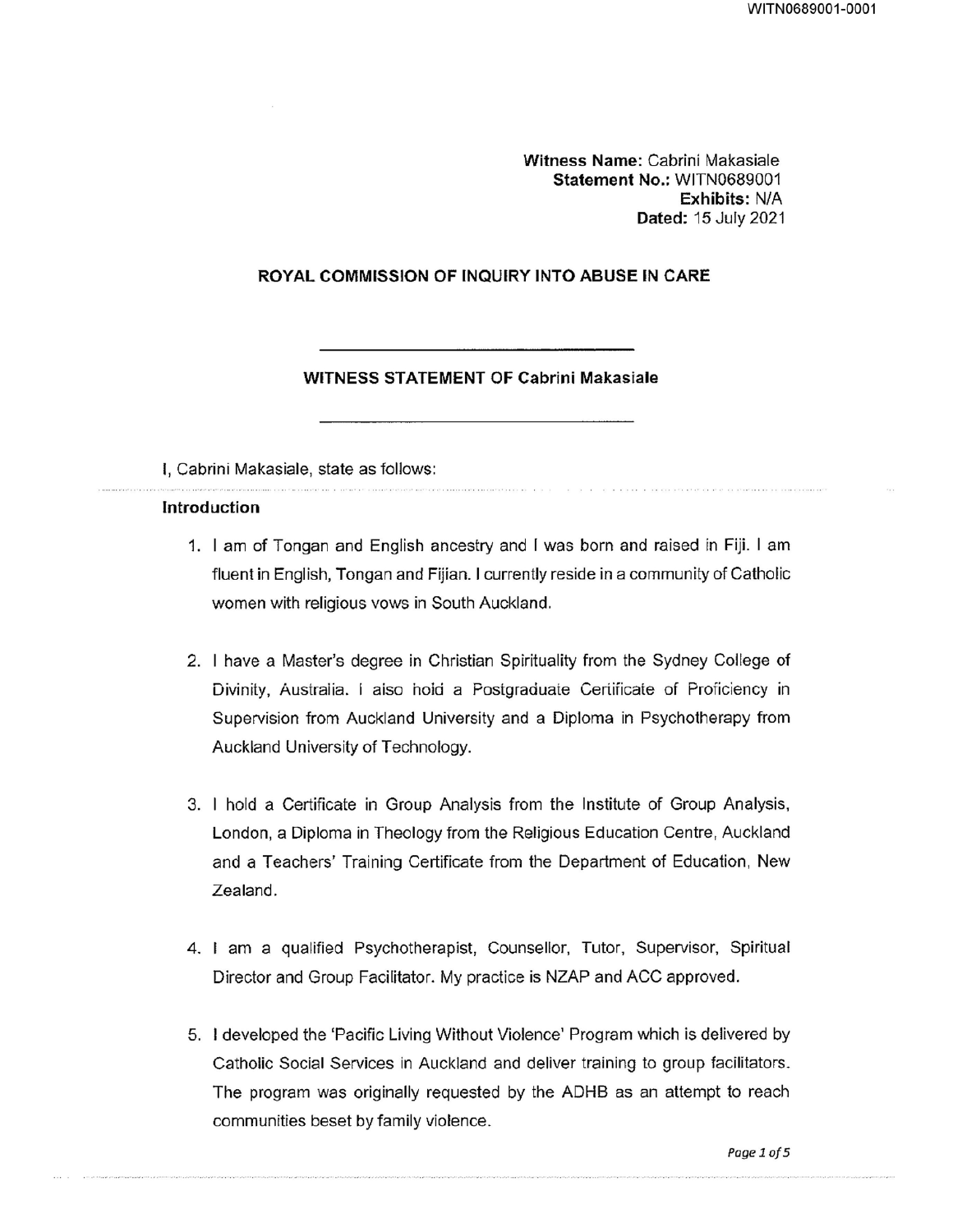6. I deliver the training for programme facilitators and as of June 2015, 504 Facilitators have been trained. Since February 2017, 13 groups have taken part in the programme. Currently, community groups are requesting the development of youth, parenting and rape in marriage programmes with spirituality at their core.

#### Public Hearing - 'Tulou - Our Pacific Voices'

- 7. 1 have been asked by the Royal Commission of Inquiry into Abuse in Care (the Inquiry) to participate as part of the public hearing on Pacific people's experience of abuse in care, 'Tulou — Our Pacific Voices' ("the Hearing").
- 8. I have been asked specifically to provide my views as part of the Talanoa Panel discussion on 'Pathways into care' and have been asked to provide my views on the following topics and questions:
	- a) How can we build safe spaces in Pacific communities to share information about mental health, care and protection and justice for our children and young people?
	- b) What do Pacific communities need to understand about the care and protection, mental health, transitional justice and disability support systems in New Zealand?
	- c) How can Pacific families and communities better support each other to prevent our Pacific children from going into care?
	- d) How can we ensure that Pacific children are given the opportunities to grow their knowledge and understanding of their culture and language if they go into care?
	- e) How can we hold caregivers accountable for their actions of abuse and/or neglect towards Pacific children's cultural wellbeing and needs?
	- f) What does a care system/justice system/mental health system underpinned by Pacific values look like?
- 9. I believe that my cultural and academic background and experience qualify me to participate as an expert witness on the Talanoa Panel discussion.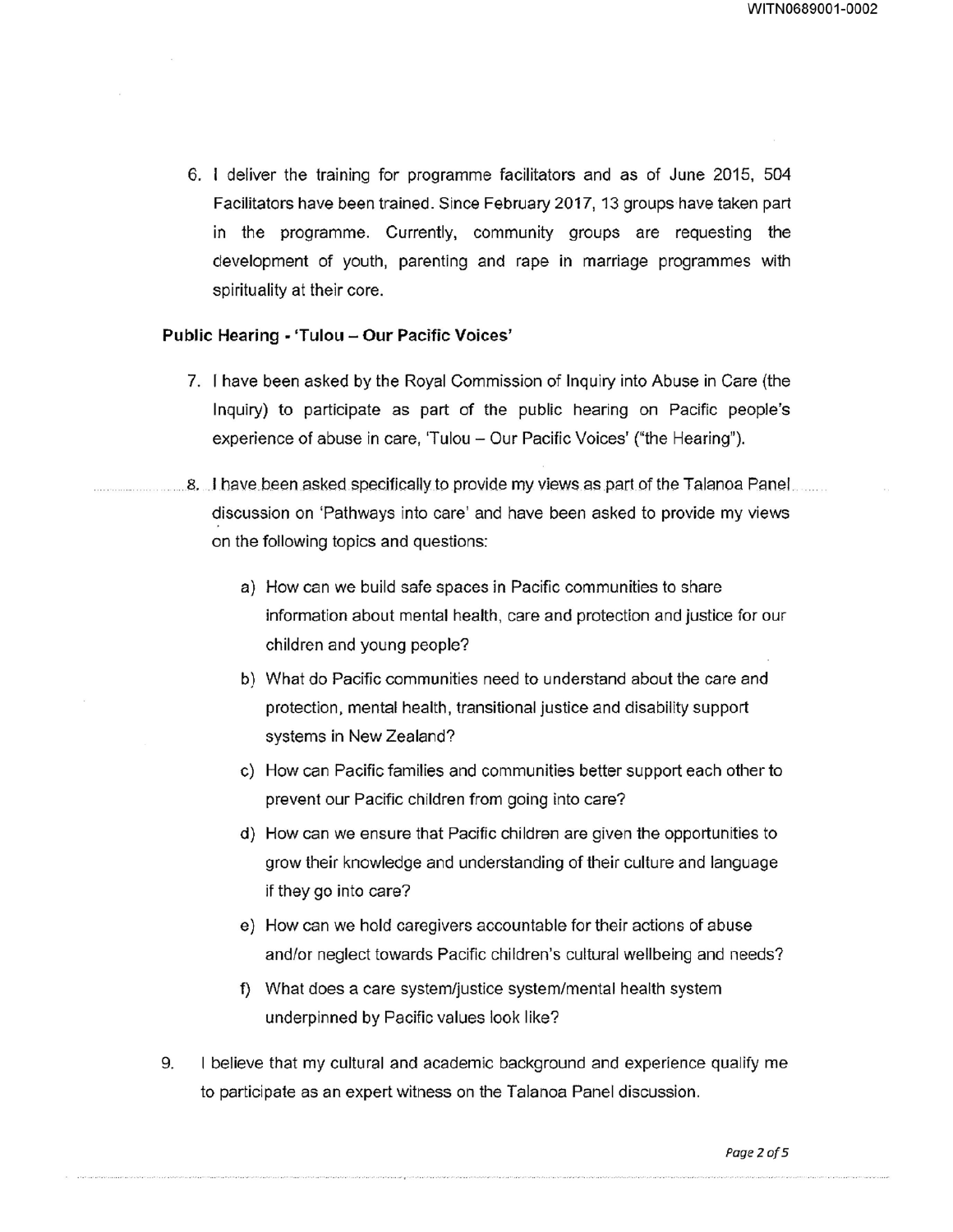# **Statement of Truth**

This statement is true to the best of my knowledge and belief and was made by me knowing that it may be used as evidence by the Royal Commission of Inquiry into Abuse in Care.

 $\label{eq:reduced} \begin{minipage}[t]{0.9\textwidth} \centering \begin{minipage}[t]{0.9\textwidth} \centering \begin{minipage}[t]{0.9\textwidth} \centering \end{minipage}[t]{0.9\textwidth} \centering \begin{minipage}[t]{0.9\textwidth} \centering \end{minipage}[t]{0.9\textwidth} \centering \begin{minipage}[t]{0.9\textwidth} \centering \end{minipage}[t]{0.9\textwidth} \centering \begin{minipage}[t]{0.9\textwidth} \centering \end{minipage}[t]{0.9\textwidth} \centering \begin{minipage}[t]{0.9\textwidth} \centering \end{$ 

| Signed: | 2006 - Anii 100 Anii 100 Anii 100 Anii 100 Anii 100 Anii 100 Anii 100 Anii 110 Anii 120 Anii 130 Anii 140 Ani<br>GRO-C |
|---------|------------------------------------------------------------------------------------------------------------------------|
|         |                                                                                                                        |

Dated: 15 July 2021